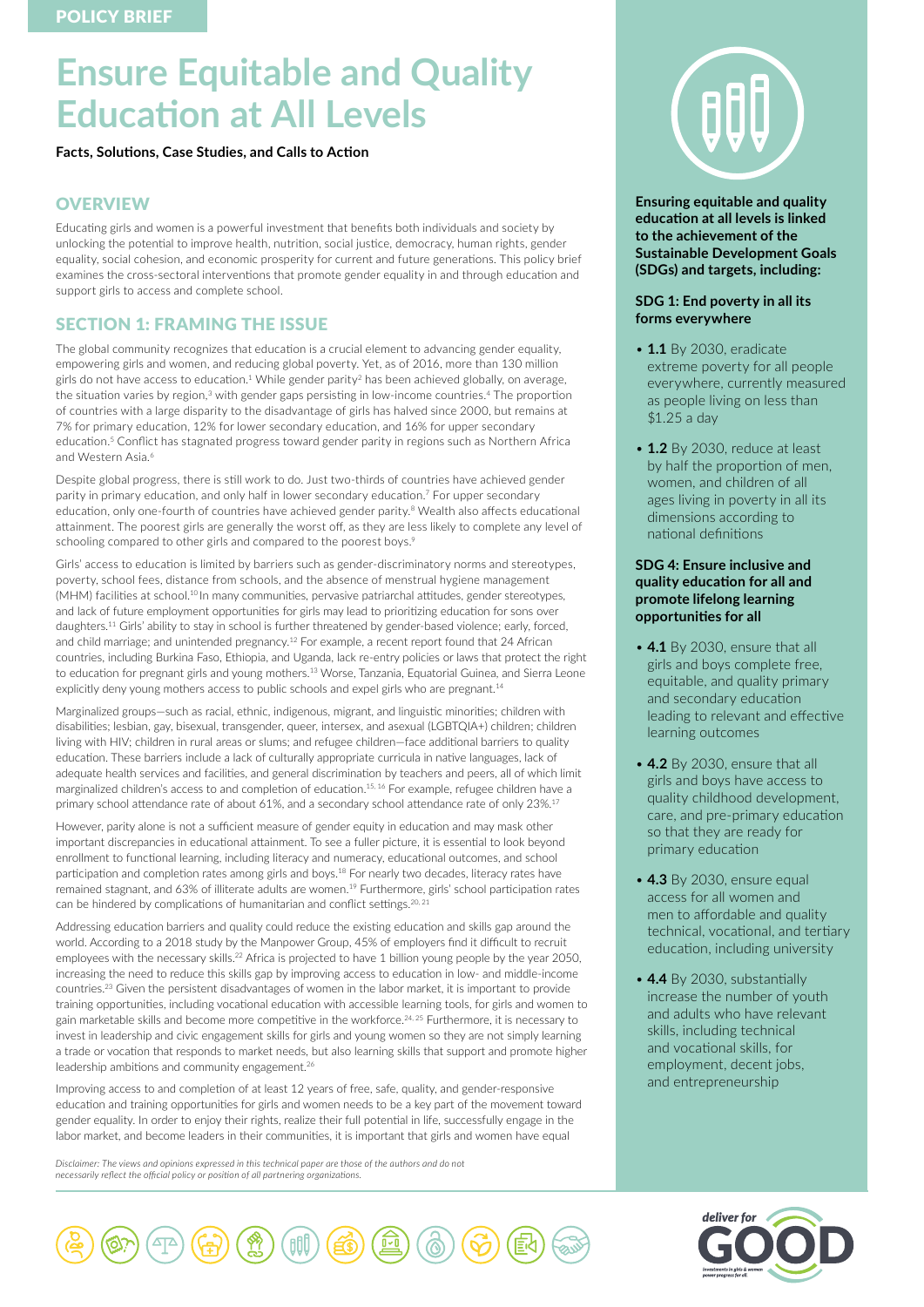access to complete, quality, secondary and higher education beyond primary schooling. Evidence suggests that investing in girls' secondary education in lower-income countries provides returns at an even higher rate than investments made in high-income countries.<sup>27</sup> As countries and the development community work toward the Sustainable Development Goals (SDGs), gender-equitable education is a key part of economic and social progress.

# SECTION 2: SOLUTIONS AND INTERVENTIONS

In order to ensure quality education, keep girls and women in school, and promote lifelong learning opportunities for all girls and women, efforts must be strengthened to:

- Reduce or eliminate the cost of schooling placed on families and communities through genderresponsive education sector planning, gender-responsive budgeting, and non-governmental initiatives.
- Ensure access to safe, quality education for children affected by crises and living in humanitarian emergencies.
- Expand initiatives that focus on out-of-school children, including a focus on children living with disabilities and indigenous peoples.
- Improve water, sanitation, and hygiene in schools.
- Create safe, supportive, and gender-responsive school environments that include gender responsive pedagogy.
- Engage communities, including boys and men, to challenge harmful gender norms and stereotypes that keep girls out of school.
- Ensure the provision of both school-based and out-of-school comprehensive sexuality education that aligns with the UN's 2018 International Technical Guidance on Sexuality Education.28

## Reduce or Eliminate the Cost of Schooling Placed on Families and Communities Through Gender-Responsive Education Sector Planning, Gender-Responsive Budgeting, and Non-Governmental Initiatives

One tool to combat gender disparity in education is gender-responsive education sector planning, which includes gender-responsive budgeting. This type of planning supports ministries of education and their partners to integrate gender equality considerations throughout their national planning cycles, meaning that curricula, textbooks, teacher training, infrastructure, data systems, and policies must all work to address gender imbalances.<sup>29</sup> Gender-responsive budgeting in the education sector can increase decision-makers' understanding of the gendered impact of financial expenditures, increase government accountability to gender equality commitments, and promote gender equality through policies and budgets.30

Direct and indirect school costs continue to prevent enrollment and completion, particularly at the secondary level and particularly for girls from poor families.<sup>31</sup> Cash-transfer programs, scholarships, and stipends have been effective at increasing girls' school attendance,<sup>32, 33</sup> including in refugee settings.<sup>34</sup> Yet cash incentives alone cannot always trigger effective change without addressing underlying values that prevent girls from attending school. Evidence suggests that parents are more likely to invest in their daughters' education when the economic opportunities for doing so are clear.<sup>35</sup> Multi-sectoral efforts that alleviate these financial burdens—such as decreasing transportation and school supply costs—are also needed to close the educational gap. Governments and non-governmental organizations (NGOs) should work together to provide monetary support, address harmful gender norms and stereotypes that keep girls out of school, and raise awareness of the benefits of educating girls.

## *Case Study: Building a Strategy for Equity in Nepal*<sup>36</sup>

*In Nepal in recent years, the education sector has achieved gender parity at the primary and secondary levels and has seen increased attendance among children from marginalized groups. To bolster these successes, the Government of Nepal, with support from UNICEF and others, has developed an Education Equity Index. This index measures education imbalances across gender and other intersecting domains, such as disability status and wealth. It was approved in 2016 and is a key part of the government's Consolidated Equity Strategy. The index allows districts to be assessed on their progress toward equity in access, participation, and learning, and it helps decision-makers make more responsive policy, planning, and financial decisions.* 

## *Case Study: Uganda's Successful Gender Responsive Budgeting Plan*<sup>37</sup>

*Uganda's National Development Plan, 2010–2015,38 focused on promoting gender equality and women's empowerment through gender-responsive budgeting and monitoring and evaluation plans. The original evaluation showed improved access to water and sanitation, increased gender parity in primary school education, and a reduction in unmet needs for contraception and family planning. To accelerate progress further, Uganda's Ministry of Finance, Planning, and Economic Development requested specific statements regarding how the budget allocation would improve gender equality. In the 2016/2017 budget call, multiple stakeholders had to demonstrate how they promote gender equality and the targets they used to measure progress toward these goals. Through these gender-responsive budgetary allocations, Uganda managed to increase overall enrollment in primary school; gender parity at the primary, secondary, and tertiary levels; and success in keeping girls in school, suggesting higher achievement in gender equity than countries without gender-responsive budgeting.*



- **4.5** By 2030, eliminate gender disparities in education and ensure equal access to all levels of education and vocational training for the vulnerable, including persons with disabilities, indigenous peoples, and children in vulnerable situations
- **4.6** By 2030, ensure that all youth and a substantial proportion of adults, both men and women, achieve literacy and numeracy
- **4.7** By 2030, ensure that all learners acquire the knowledge and skills to promote sustainable development, including, among others, through education for sustainable development and sustainable lifestyles, human rights, gender equality, promotion of a culture of peace and nonviolence, global citizenship, and appreciation of cultural diversity and of culture's contribution to sustainable development
- **4.a** Build and upgrade education facilities that are child, disability, and gender-sensitive and provide safe, non-violent, inclusive, and effective learning environments for all

## **SDG 5: Achieve gender equality and empower all women and girls**

- **5.1** End all forms of discrimination against all women and girls everywhere
- **5.2** Eliminate all forms of violence against all women and girls in the public and private spheres, including trafficking and sexual and other types of exploitation
- **5.3** Eliminate all harmful practices, such as child, early, and forced marriage and female genital mutilation



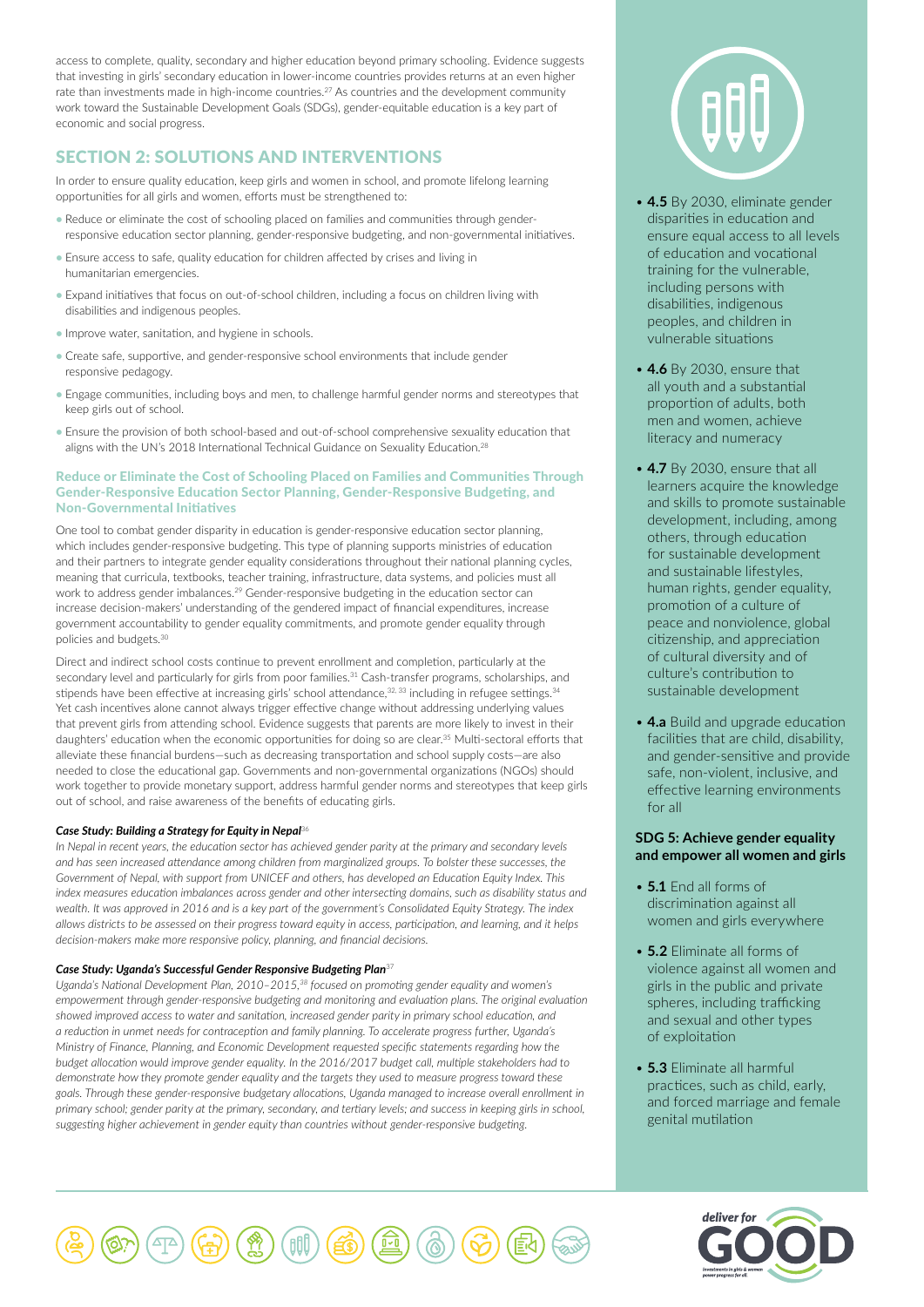#### *Case Study: Eliminating Secondary School Fees for Girls in The Gambia<sup>39</sup>*

*Granting financial assistance has been an effective way to boost girls' enrollment in school. In The Gambia, a 2001 initiative funded by UNICEF, the World Bank, and the International Monetary Fund paid school and exam fees for girls in public schools grades 7 through 12. The initiative staggered rollout throughout the different*  regions of The Gambia and continued until The Gambian government eliminated fees for upper basic school *(grades 7–9) and senior secondary school (grades 10–12) in 2015. An analysis using data from high school exit exams from before the program's start in 2001 through its duration shows that the program successfully increased access to school without compromising classroom learning quality. Overall, the program increased the number of girls taking the high school exit exam by 55%. The most dramatic increases in numbers of students taking the exit exam were seen in poorer districts and among older students.* 

## Ensure Access to Safe, Quality Education for Children Affected by Crises and Living in Humanitarian Emergencies

In conflict settings, almost one in four children who are of primary or secondary school age are out of school.40 Girls are also two and a half times more likely to be out of school if they live in a conflict setting.<sup>41</sup> Barriers such as the need to travel long distances to schools, lack of safe spaces and proper sanitation facilities in schools, higher rates of gender-based violence, and the unmet need for sexual and reproductive health services all hinder girls' participation in education and lead to an increase in girls' dropout rates.<sup>42,43</sup> The opportunity cost of education for girls in humanitarian emergencies is also high, as girls carry a disproportionate amount of household burdens, such as taking care of family members and collecting fuel and water.<sup>44</sup> The continuation of quality education during humanitarian emergencies is necessary to reduce the time children and adolescents are out of school due to crises. Not only is access to school critical for learning, it also offers children a protective and normalizing environment in the wake of a disaster.<sup>45</sup>

As protracted crises and natural and manmade emergencies are becoming more common, education systems need to be gender responsive and integrate disaster risk reduction and response planning into existing strategies to ensure that they consider the needs of internally displaced persons and refugees. For example, infrastructure and transportation must be able to manage the increased burden of ensuring children maintain access to school during conflicts and humanitarian crises.46 Education must be provided both in school and out-of-school settings. Adolescents and children in humanitarian settings need access to comprehensive sexuality education (CSE) and quality health services in and out of school settings. Supporting accredited, quality, informal, and accelerated educational programs that complement formal education can improve girls' and women's access to education and allow them to catch up to their peers.<sup>47</sup> Designed to be flexible and age appropriate, accelerated education programs can enable a return to formal education or entrance into vocational training or the labor market.<sup>48</sup>

As of October 2019, 100 countries have signed the Safe Schools Declaration, which signals their commitment to protecting students and teachers from the effects of war and their recognition of education as a human right.<sup>49</sup> The declaration urges countries to ensure the continuation of education during conflict and develop conflict-sensitive approaches to education in humanitarian and development programs.<sup>50</sup>

#### *Case Study: Creating a Network of Girl Change-Makers in Jordan*

*In the Zaatari refugee camp in Jordan, only about 20% of adolescent girls successfully complete secondary education.51 The These Inspired Girls Enjoy Reading (TIGER) program, which evolved from a submission to the UNHCR Ideas Challenge at the World Innovation Summit on Education (WISE), seeks to decrease secondary school dropouts. The program uses a variety of interventions to support girls' interconnected needs in order to increase their sense of personal agency and encourage enrollment and retention.52 TIGER participants meet daily in small teams and work with coaches on academic, vocational, and community service projects. They receive family support resources and have access to open education resources that are aligned with school assignments via program tablets. Interim evaluations show that TIGER girls have an increased motivation to stay in school, higher confidence levels, and stronger social networks than they reported before participation. The program has also shown some success in encouraging out-of-school girls to return to school.53*

#### *Case Study: Afghanistan Community Schools Boost Girls' Enrollment<sup>54</sup>*

*Twenty percent of Afghanistan's 2.5 million school-aged children and youth are out of school. Most are girls, children in remote and insecure areas, and children from vulnerable groups. Since 2013, the Global Partnership for Education (GPE) has supported the Government of Afghanistan to make education more accessible for girls in these remote and insecure areas. For example, because there is a strong correlation between the number of female teachers and the number of girls in school in Afghanistan, GPE is helping increase the number of qualified female teachers in areas with high gender disparities in order to increase the enrollment of girls. As a result, 200 qualified and trained female teachers now work in these districts, some of the most volatile in the country. GPE also dedicated 41% of its program budget to mobilize local communities to overcome cultural, societal, and political barriers to education, particularly for girls. Overall, Afghanistan is making significant progress in gender equality in education, with the rate of girls enrolling in primary school increasing from 44% in 2002 to 87% in 2015.*

## Expand Initiatives That Focus on Out-of-School Children, Including a Focus on Children Living With Disabilities and Indigenous Peoples

As of 2017, 262 million children and adolescents between the ages of 6 and 17 were out of school.<sup>55</sup> Girls who face multiple disadvantages, such as living in rural areas or discrimination due to indigenous





- **5.5** Ensure women's full and effective participation and equal opportunities for leadership at all levels of decision-making in political, economic, and public life
- **5.6** Ensure universal access to sexual and reproductive health and reproductive rights as agreed in accordance with the Programme of Action of the International Conference on Population and Development and the Beijing Platform for Action and the outcome documents of their review conferences
- **5.9** Adopt and strengthen sound policies and enforceable legislation for the promotion of gender equality and the empowerment of all women and girls at all levels

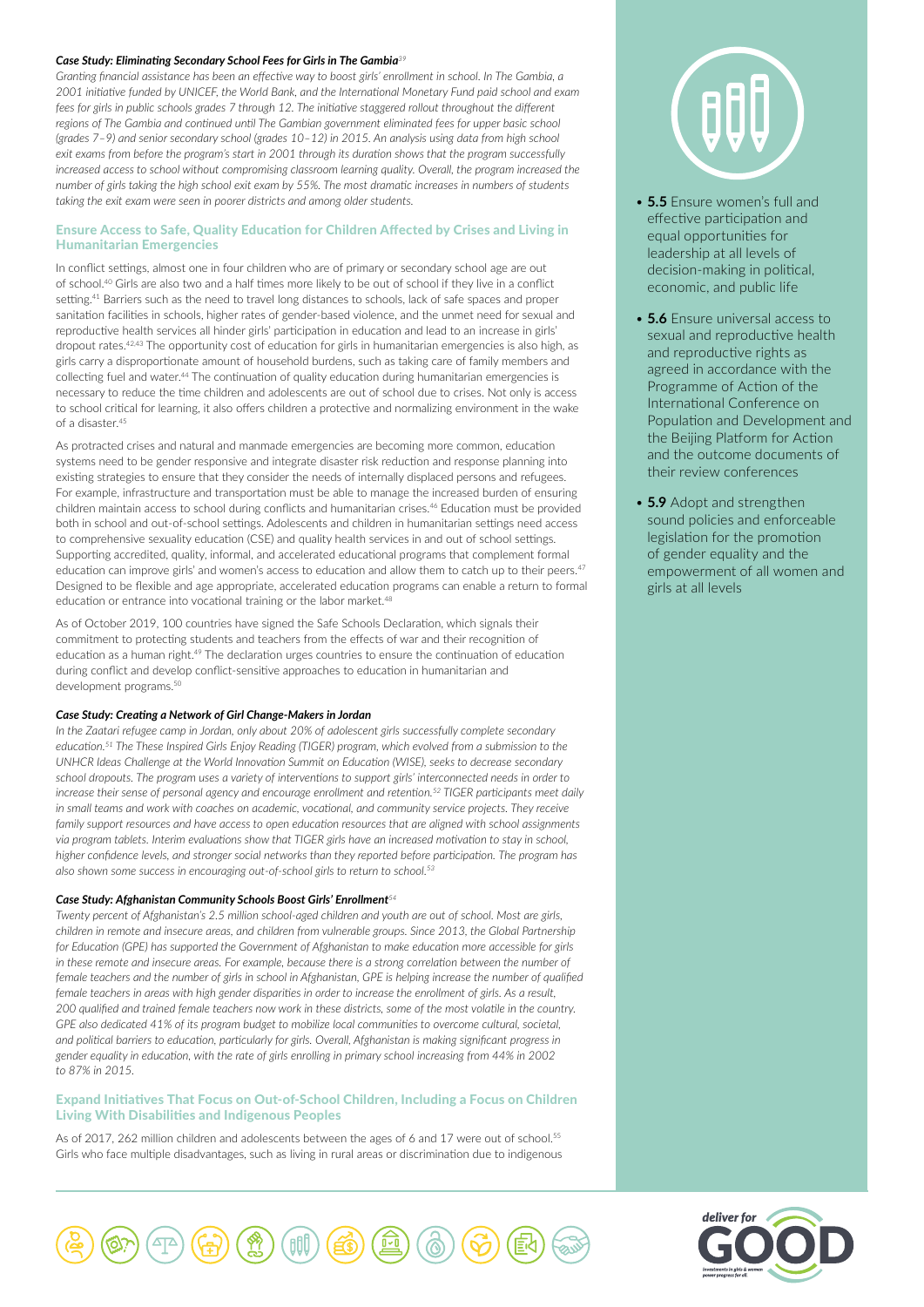status, ethnicity, or disability, have high out-of-school rates.56 For example, in Mexico, estimates from 2017 indicate that only 47% of girls in primary school advanced to secondary school, and only 39% of indigenous girls achieved the same levels of education as their non-indigenous counterparts.<sup>57</sup> These inequalities in school access and completion between populations arise for various reasons, which must be addressed to ensure equity. For example, evidence has shown that having to travel long distances to school is a major barrier to indigenous girls' attendance, and distance to schools disproportionately affects children who live in rural areas. Allocating funding for transportation will help alleviate these issues and encourage school attendance among students living in rural and remote areas.<sup>58</sup>

Forty percent of children living with disabilities in developing countries do not attend primary school,<sup>59</sup> and girls living with disabilities may face additional cultural biases that deprioritize their education.<sup>60</sup> In countries with data available, an estimated 41.7% of girls with disabilities complete primary school, compared to 52.9% of girls without disabilities, and this disparity is even greater in low-income countries.61 Addressing the problem of inaccessible school building infrastructure, such as by providing accessible toilets, relevant assistance, and menstruation management, would help girls with disabilities attain an education.<sup>62</sup> The Convention on the Rights of Persons with Disabilities underscores the right to an inclusive education for all children with disabilities and recognizes the importance of international cooperation to support national governments in realizing this aim.<sup>63</sup>

The UN Declaration on the Rights of Indigenous Peoples states the right for indigenous children to have access to all levels and forms of education without discrimination in a manner appropriate to their culture and provided in their own language.<sup>64</sup> To this end, governments must involve marginalized populations in education sector planning and monitoring; require a minimum standard of accessibility to school facilities; invest in teacher training to make education inclusive; create inclusive and culturally appropriate learning materials, including materials in various languages and specialist learning modalities; and collect data to inform policy and practice, build evidence, and monitor progress.<sup>65, 66</sup>

#### *Case Study: Using Technology to Bring Education to the Most Remote Areas of Pakistan<sup>67</sup>*

*Since 2012, GPE has been helping the Pakistan provincial government tackle its two most urgent problems in education: getting more children into school, especially girls, and getting them to learn and complete school. To help achieve this, GPE worked with the provincial government to develop an education plan for 2013–2018 that prioritized interventions on both fronts. As of 2015, some 700 schools were newly built or renovated, and more than 100 girls' primary and secondary schools were upgraded. To improve the quality of learning, GPE also supported the recruitment and training of qualified teachers. A strong focus was placed on hiring female teachers*  to help increase the enrollment of girls. Thanks to these interventions, 53,000 previously out-of-school children, *of whom 72% were girls, were enrolled in GPE-supported schools. With an 89% retention rate, these schools will help students transition to higher levels of education.*

#### *Case Study: Increasing and Maintaining School Attendance of Adolescent Indigenous Girls in Guatemala<sup>68</sup>*

*Most indigenous populations live in isolated rural areas with limited access to resources and mobility, hindering the ability of indigenous girls to attend school. In an effort to address this issue, Population Council Guatemala, with support from the United Nations Population Fund (UNFPA) and other donors, launched the Abriendo Oportunidades (Opening Opportunities) program in 2004. Targeting indigenous adolescent girls at the highest levels of vulnerability in rural communities, the program trained groups of girls who met on a regular basis to enhance self-esteem, strengthen leadership instincts, and promote gender equality. The program expanded its scope in 2016 by providing 250 bicycles, which increased mobility and school attendance. School reintegration increased by 24% from the 2016 cycle to the 2017 cycle. Increased mobility allowed girls to continue secondary education, as well as engage in commercial and recreational activities.*

#### Improve Water, Sanitation, and Hygiene in Schools

The absence of clean water, sanitation, and hygiene (WASH) facilities in schools, particularly in upper primary and secondary schools, contributes to absenteeism and causes girls to drop out due to an inability to manage menstrual hygiene.<sup>69</sup> Among 145 countries with data, fewer than 50% of primary schools in 28 countries had access to basic sanitation facilities. Only nine out of 44 countries had more than 75% of primary schools with single-sex facilities.70

Improving access to WASH in schools not only reduces absenteeism, it also can bring down the incidence and severity of illness among students.71 School-based handwashing campaigns reduce illness and absenteeism, emphasizing the role that hygiene education can play in keeping children healthy.72 Furthermore, for girls to manage menstruation privately and hygienically, they must have access to water and sanitation facilities, along with menstrual hygiene products. In the absence of such facilities, adolescent girls often miss school during menstruation or drop out altogether.73 For example, 95% of girls in Ghana noted that they sometimes miss school due to menses.<sup>74</sup> Ensuring that all schools have safe water and sanitation facilities is a proven way to create a healthy school environment and make private menstrual health management possible for adolescent girls.75 Access to water and sanitation facilities and products should be provided alongside a comprehensive sexuality education curricula that covers topics such as stigma, menstruation, and puberty in order to address negative perceptions and taboos around menstruation that may also affect girls.

#### *Case Study: Keeping Girls in School With Better Sanitary Care and Education*

*In Bolivia, almost 20% of people do not have access to improved sanitation at home, and lack of access to adequate facilities is common in schools as well. Combined with a taboo surrounding topics of puberty and menstrual hygiene management, this lack of access constitutes a barrier for girls' school continuation.76 In 2017,* 



## **Relevant International Norms and Agreements:**

- Universal Declaration of Human Rights (1948)
- International Convention on the Elimination of All Forms of Racial Discrimination (1965)
- Convention on the Elimination of All Forms of Discrimination against Women (1979)
- Convention on the Rights of the Child (1989)
- International Convention on the Protection of the Rights of All Migrant Workers and Members of Their Families (1990)
- World Conference on Education for All (1990)
- Beijing Declaration and Platform for Action (1995)
- World Conference on Education for All in Dakar (2000)
- Millennium Development Goals (2000–2015)
- Convention on the Rights of Persons with Disabilities (2006)
- Declaration on the Rights of Indigenous People (2007)
- Education 2030: Incheon Declaration and Framework for Action (2015)
- Sustainable Development Goals (2015–2030)



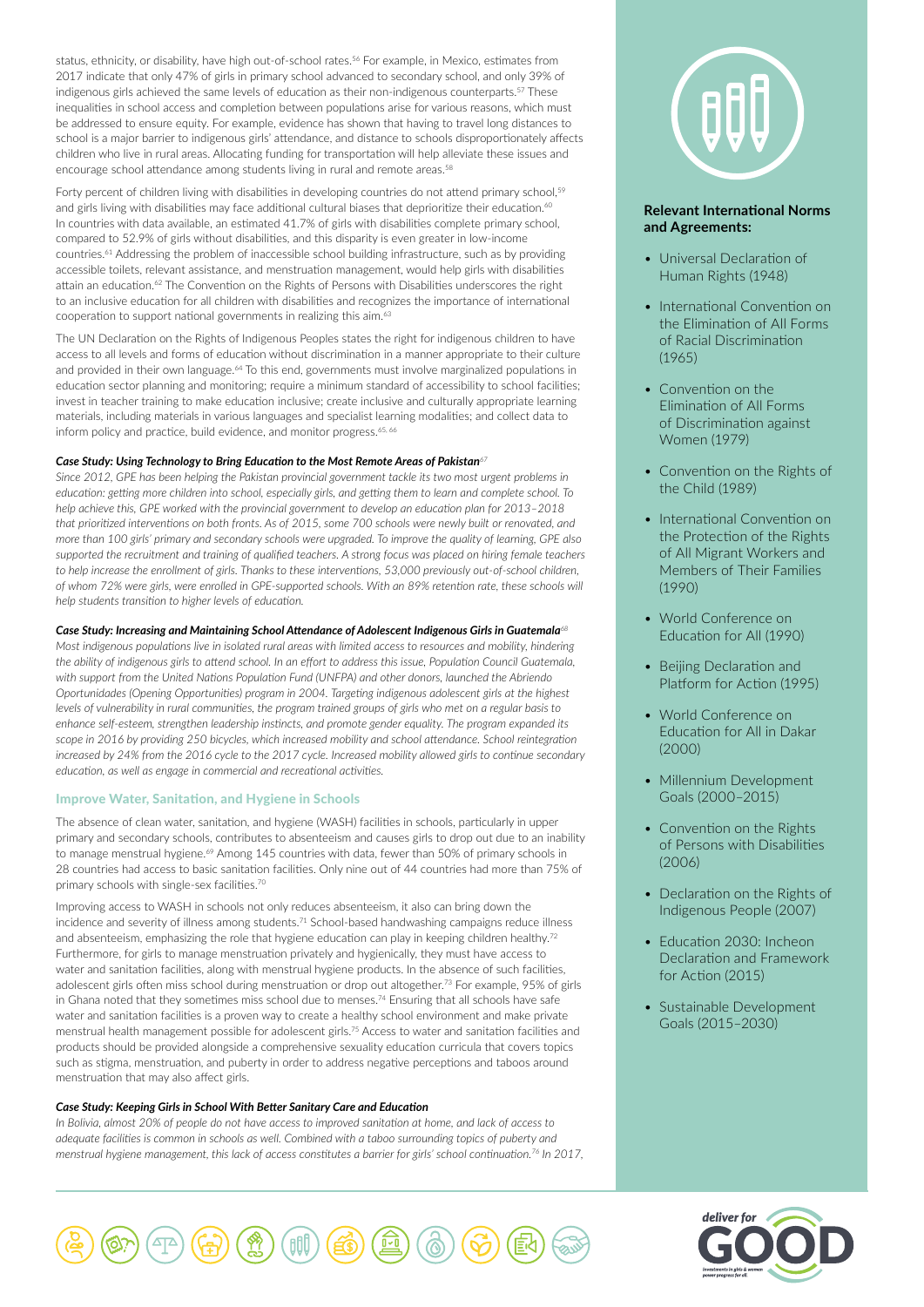*Plan International and the Kimberly-Clark Corporation partnered with communities in the Bolivian department of Santa Cruz de la Sierra to address this through the Keeping Girls in School project. The project worked in four schools to construct washroom facilities and provide education around menstruation, sexuality, and sanitation.77 Communities engaged from the beginning of the project, participating in education sessions and managing aspects of the project through committees. In total, 27 gender-segregated washroom facilities were constructed to be used by 677 current students. Thirty teachers and 344 adolescent girls were trained on menstruation, sexual health, and gender, and 677 adolescent girls and boys were trained on basic sanitation.78 At the end of one year, total ownership of the project was transferred to the government and communities.79*

#### Create Safe, Supportive, and Gender-Responsive School Environments That Include Gender Responsive Pedagogy

Creating gender-sensitive learning environments is part of the Education 2030 Framework for Action.<sup>80</sup> Programs that train teachers on gender-sensitive pedagogy and develop attitudes of tolerance and inclusion have the potential to enhance the educational experience of girls and LGBTQIA+ children.<sup>81</sup> For example, a group of Ugandan teachers who received training focused on gender equality learned that, contrary to common belief, girls and boys have the same abilities in both math and science. From this training, teachers were better able to emphasize this fact as they taught female and male students, and in turn saw an improvement in girls' grades in both subjects.<sup>82</sup> Textbooks and other learning materials should also reflect gender equality, demonstrate positive female role models, and refrain from using gender stereotypes.<sup>83</sup> Curricula and textbooks that are free from gender bias and promote equality in gender relations can affect how individuals act in society. Some countries, such as Ukraine and Vietnam, have incorporated gender mainstreaming in their textbook and curricula review processes.<sup>84</sup>

It has been shown that improving the recruitment and retention of female teachers can positively impact girls' experience at school.<sup>85, 86</sup> Women in leadership positions can serve as role models for girls,<sup>87</sup> but such female leadership in education is lacking. In OECD countries, women account for 68% of lower secondary teachers but only 45% of principals.<sup>88</sup>

Creating safe and supportive spaces also requires the integration of girls and gender-diverse young people into formal school programs and extracurricular school activities, such as physical education and sports teams. Not only is exercise crucial to a healthy lifestyle, but it also helps build the skill base girls need to lead active lives and boost confidence.<sup>89</sup> Research on sports, gender, and development has shown that sports can benefit girls and women in many ways, including promoting self-esteem and empowerment; fostering social inclusion and integration; changing gender norms; and paving the way for leadership and achievement.<sup>90, 91</sup> Programs that challenge sexist, homophobic, racist, and harmful notions of manhood should be implemented in schools and sports to create supportive learning environments for all children.<sup>92</sup>

When in school, as well as while traveling to and from school, girls, LGBTQIA+ youth, and other marginalized young people should be protected from gender-based violence. School-related gender-based violence (SRGBV) affects more than 246 million children and adolescents worldwide each year.<sup>93</sup> Studies indicate that promising school-based interventions include promoting dialogue about gender roles, discrimination, and violence through girls' and boys' clubs that are led by trained mentors; encouraging girls and boys to participate in nontraditional extra-curricular activities (girls in sport, boys in home economics); equipping teachers, school administrators, and support staff with the skills to recognize and address SRGBV; creating mechanisms in schools that enable students to report instances of violence, with processes in place for due action; and working with boys to shift negative social norms that undermine the rights of girls in schools.<sup>94, 95</sup> Working with parents and the community should be an integral part of interventions focusing on school-related gender-based violence.<sup>96</sup>

#### *Case Study: FAWE's Gender-Responsive Pedagogy Intervention<sup>97</sup>*

*The Forum for African Women Educationalists (FAWE), a pan-African NGO, has been implementing a Gender-Responsive Pedagogy (GRP) intervention since 2005. This model intends to create a gender-sensitive teaching environment to encourage equal classroom participation of boys and girls. The model is comprised of three key elements: 1) gender assessment and policy analysis in the target institutions and countries; 2) training of teachers targeting their knowledge, attitudes, and practical skills; and 3) training of the school management team. Many teachers who participated were unaware as to how much their negative attitudes and language affected their students, especially girls. In Malawi and Ethiopia, the ministries of education have embraced the GRP model, and as a result, girls and boys have begun to support one another rather than compete in the classroom, increasing retention and participation rates for girls.* 

## Engage Communities, Including Boys and Men, to Challenge Harmful Gender Norms and Stereotypes That Keep Girls Out of School

In order to effectively improve girls' educational opportunities, communities must be engaged and transformed into agents of change for gender equity in education. Even the most progressive policies aimed at improving girls' education could fail if they do not have the support of the community in which they are enacted. For example, in 1993 Malawi introduced its Readmission Policy, which allowed school-aged mothers to return to school following childbirth, a reversal of a prior policy forbidding mothers from re-enrolling in school.<sup>98</sup> However, as of 2016 many communities in Malawi still have not realized this policy.<sup>99</sup> One-fifth of the girls that this policy was designed to help face pressure from their communities urging them to take on the role of mother and wife rather than returning to school.<sup>100</sup> Likewise, school environments are not always welcoming to young mothers. School-age mothers in some communities are discriminated against by both fellow students and teachers.101 Without the communities taking ownership, the Readmission Policy was unable to succeed.

Policy changes must be accompanied by larger efforts to bring forth gender equality in communities. Communities need to be sensitized to gender issues and tolerance needs to be promoted with the help of civil society organizations. For example, a cultural shift is needed to reduce the stigma associated with menstruation and the practice of harmful cultural norms that perpetuate childhood marriage and genderbased violence. Community-driven groups can play an important role in offering trainings and recreational opportunities that bring men and women together. Recognizing that gender norms and stereotypes are embedded at an early age, education plays a vital role in teaching boys about positive masculinity and dismantling harmful gender stereotypes that have devastating impacts for all.<sup>102</sup>

By engaging in and building partnerships with traditional leaders and village forums, community members can become catalysts for cultural change.103 Communities need to understand the larger impacts of policy change. For example, they should be aware that educated mothers are more likely to ensure that their children are well-nourished, and they tend to have more power in the home when it comes to child nutritional needs.104 When whole communities are engaged with policy changes and are committed to seeing the impact of those changes, community leaders can be held accountable for not following through.105



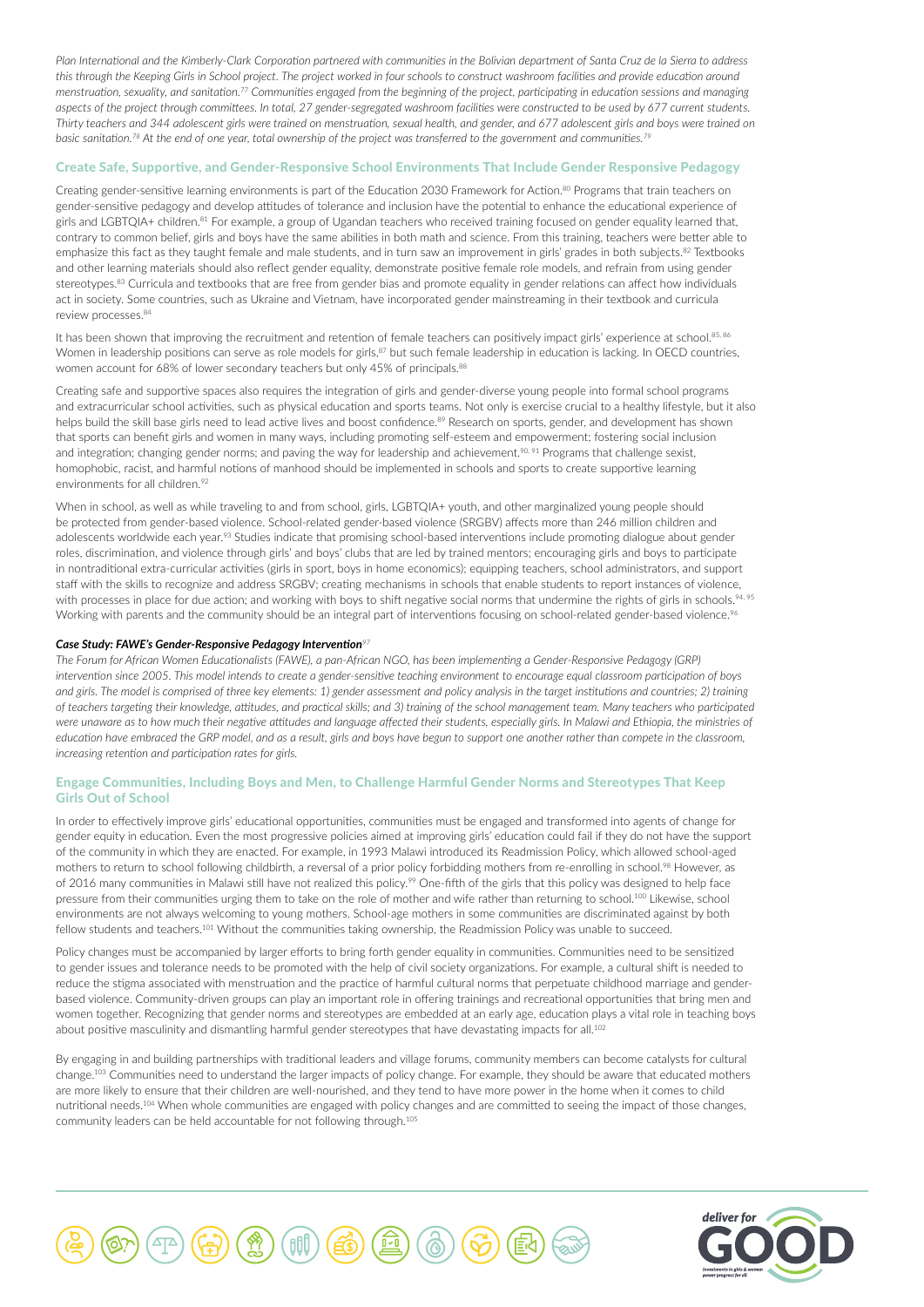#### *Case Study: Community Action Against Child Marriage, a Major Barrier to Girls' Education*

*In Malawi, 50% of women marry before the legal age of 18 years, forcing them to drop out of school.106 Given the dire consequences of child, early, and forced marriage (CEFM), traditional chiefs, who are powerful leaders with authority and convening power, brought together village headmen and other stakeholders, including education advisors, to make CEFM a punishable offence. Specifically, any headman who allowed CEFM in his area was removed from his role, and the parents were subject to negative consequences.107 This decision, endorsed by the district commissioner and district education manager, eventually contributed to reducing the girls' dropout rate from 25% to 5% between 2011 and 2016 and supported 74 married girls returning to school.108*

## Ensure the Provision of Both School-Based and Out-of-School Comprehensive Sexuality Education That Aligns With the UN's 2018 International Technical Guidance on Sexuality Education

Harmful gender norms, stigma, unintended pregnancy, gender-based violence, sexuality transmitted infection and HIV/AIDS, and the lack of access to sexual and reproductive health information and care keep girls out of school. Marginalized populations, such as indigenous peoples and LGBTQIA+ youth, experience high rates of discrimination and stigmatization and need services in school that adequately address their specific sexual and reproductive health needs in inclusive and culturally appropriate ways.<sup>109</sup> Comprehensive sexuality education is an evidence-based curriculum that teaches children and young people the knowledge, skills, and attitudes needed to improve their health and wellbeing.<sup>110</sup> The evidence base for CSE is clear. Those who complete CSE courses tend to have higher rates of condom and contraception use and lower rates of risky sexual behavior than those who have not been exposed to the curriculum.111 Provision of CSE can increase school attendance and completion by improving sexual and reproductive health of children and adolescents. It also creates safe and inclusive school environments by addressing sexual diversity, gender identity and expression, and gender-based violence.<sup>112</sup>

Program outcomes depend on full adherence to implementation guidance, as modifications to CSE programs can reduce effectiveness.<sup>113</sup> A review of 48 countries found that supportive policies for comprehensive sexuality education are not always implemented.<sup>114</sup> Some barriers to implementation include lack of trained teachers, lack of program supervision and school support, and cultural and religious opposition.<sup>115</sup> To create safe and gender-responsive learning environments that increase girls' access to, participation in, and completion of education, schools should provide CSE that aligns with the United Nations' 2018 revised International Technical Guidance on Sexuality Education.116 CSE should also be delivered in out-of-school settings for those who cannot access formal education and/or live in fragile and humanitarian contexts.117 The revised guide is scientifically accurate; age, developmentally, and culturally appropriate; gender-transformative; and comprehensive. It addresses the topics of puberty and menstruation, contraception, STIs, cultural and social norms, human rights, and others. The guide suggests engaging boys and men to reverse harmful gender norms by providing information on healthy relationships and diverse sexualities, and promoting discussions about masculinity, gender, and consent.

CSE is most effective when combined with community and vocational programs that improve health and wellbeing, serving to strengthen and improve community health while positively impacting education. For example, if schools can provide health information; vaccines for conditions such as human papillomavirus (HPV); programs around wellness, nutrition, life skills, and physical education; and age-appropriate comprehensive sexuality education, this can lead to healthier students and benefits for individuals and communities.118 CSE provides a clear gender-responsive education through the life cycle, with continued educational opportunities into adulthood, improving girls' outcomes in school, increasing their life skills, and possibly expanding their participation in the labor force.

### *Case Study: Delivering Age-Appropriate Comprehensive Sexuality Education in Uganda and Ethiopia*

*From 2013 to 2015, Save the Children Netherlands implemented the Keep It Real program in Ethiopia and Uganda.119 Funded by the Netherlands Ministry of Foreign Affairs and working with the Save the Children International offices in each country, Keep It Real targeted young people between the ages of 10 and 24 with age-appropriate comprehensive sexuality education in both school and out-of-school settings.120 The program took a multi-sector approach, engaging civil society organizations alongside decentralized health and education government offices. Key elements of Keep It Real included supportive supervision and training of both schoolteachers and after-school club staff to deliver curricula, as well as training of peer educators in appropriate age groups. The health and education ministries approved program materials. Within two years, 49,000 young people were reached with programming—45,000 students in schools and 4,000 out-of-school young people. Program participants reported increased levels of age-appropriate life skills, knowledge of sexuality, and value placed on gender equality.121*

## SECTION 3: THE BENEFITS OF INVESTMENT

Given the transformative power it has on society as a whole, the education of girls and women is a cost-effective investment. Women who are better educated have fewer unplanned children, are less likely to marry early, and are more likely to drive national economic growth.<sup>122</sup> Every additional year of secondary schooling for a girl increases her future earnings by 10% to 20%.123 Compared to women with no education, women with secondary education earn almost twice as much, and those with tertiary education almost three times as much.124 Women with tertiary education are 25.4 percentage points more likely to participate in the labor force than women with primary education or less.<sup>125</sup> In addition, gender inequality in earnings is estimated to account for \$160.2 trillion in lost human capital wealth globally—a staggering figure.<sup>126</sup> In 2018 alone, the estimated loss in human capital wealth incurred simply from women not benefiting from 12 years of schooling was estimated to range between US\$15 trillion to US\$30 trillion.<sup>127</sup> Ensuring gender equality in and through education, including in learning outcomes, completion, and skills development, can go a long way to enabling and empowering women to be active participants in the labor market.

When you invest in education, there is a ripple effect that yields improvements in girls' and women's health, rights, and wellbeing, and advances economic opportunities at the individual, community, and national levels. Each year of secondary education may reduce the likelihood of child, early, and forced marriage or having a child before the age of 18 by an average of six percentage points.<sup>128</sup> Studies indicate that a one-year increase in girls' education is associated with a 6.5% to 9.9% reduction in under-5 child mortality in low- and middle-income countries.129 Increased educational opportunities for girls is credited with more than half of the reduction in infant mortality in the past 40 years,<sup>130</sup> and the Education Commission estimates that educating girls can be credited with averting more than 30 million deaths of children under 5 and 100 million adult deaths in the same timeframe.131

Investing in education for girls is cost-effective. For example, in Niger's Zinder region, a joint UNICEF, World Food Programme (WFP), and UNFPA program providing monthly \$7 scholarships, school meals, and nutrition education increased secondary school year completion from 32% to 68%.132 An evaluation of a multi-dimensional education intervention for adolescent girls in rural Tanzania found that for every \$100



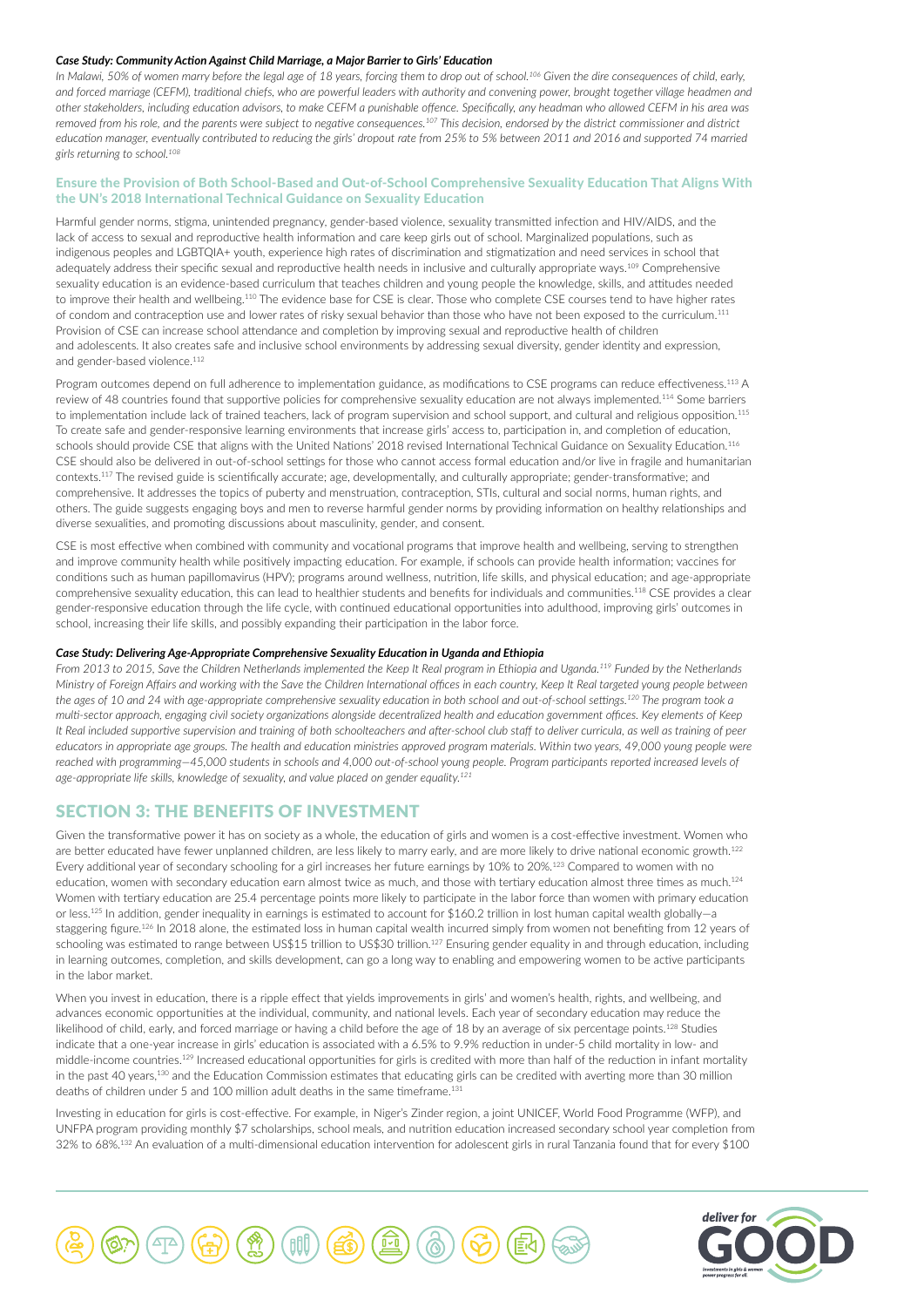expended, average educational attainment increased by 1.7 years.<sup>133</sup> In Kenya, girls who received free uniforms for two years, at a cost of about \$12, were 16% less likely to drop out of school.<sup>134</sup>

## SECTION 4: CALLS TO ACTION

In order to achieve gender equality in and through primary, secondary, and tertiary education, governments must make targeted equity investments to close the gender gap and ensure quality and gender-responsive education for all, at every level of schooling. Financial commitments to girls' education and the approval of national policies that require gender-responsive curricula and materials are steps toward achieving gender equality in education.<sup>135, 136, 137</sup> Additional efforts to reach vulnerable children in humanitarian settings and marginalized populations are also essential for reaching global education goals.

Community stakeholders, particularly young people, should be consulted and included throughout the gender-responsive education sector planning process in order to ensure ownership and sustainability.<sup>138</sup> Donors can play their part by investing in strengthening education systems needed to increase access to quality education at all levels for girls and women and expanding support for proven, affordable, and scalable programs that increase girls' chances of staying in and excelling in schools. Accountability mechanisms that hold governments and organizations responsible for their commitments are needed. The involvement of young people in accountability is crucial, as they can provide direct information on their school environments and the status of program implementation. Youth advocates at the local, national, and international levels can advise education ministries, lead regional councils, and join coalitions to ensure their voices shape education policy. Finally, civil society groups and communities have an important role to play in ensuring that stakeholders remain accountable, acting as champions for gender equality in education and encouraging lawmakers to enact legislation supporting 12 years of free, safe, genderresponsive, quality education in schools and learning environments outside the classroom where girls can thrive.<sup>13</sup>

Many different constituencies must work together—governments, civil society, academia, families and communities, media, teachers, young people, the United Nations, and the private sector—to take the following actions for girls and women:

- Create and enforce legislation, policies, plans, and budgets that promote gender equality in and through education at all levels, including legislation for compulsory 12 years of free, safe, gender-responsive quality education. (Most relevant for: governments, development partners, and civil society)
- Reduce or eliminate the direct and indirect costs of schooling placed on families and communities across all levels of education. (Most relevant for: governments)
- Work with young people, families, faith groups, and communities to raise awareness of the importance of educating girls and to change harmful gender norms. (Most relevant for: civil society and governments)
- Ensure gender-responsive education systems, which remove gender bias from curriculum, textbooks, and pedagogy, as well as safe transportation, safe environments in schools, and appropriate water and sanitation infrastructure such as menstrual hygiene management facilities and products. (Most relevant for: governments, civil society, the United Nations, and the private sector)
- Ensure comprehensive sexuality education that aligns with the United Nations' 2018 International Technical Guidance on Sexuality Education is fully implemented in schools and out of schools. (Most relevant for: governments, civil society, academia, and the United Nations)
- Invest in provisions that protect girls' access to education and skills-building opportunities in humanitarian and conflict settings. (Most relevant for: governments, civil society, academia, and the United Nations)
- Scale up education initiatives that focus on out-of-school children and children with limited access to education, including children living with disabilities and indigenous peoples. (Most relevant for: governments, civil society, academia, the United Nations, and the private sector)
- Invest in programs offering girls and women marketable skills, including leadership skills, through internships, apprenticeships, mentoring programs, and training opportunities. (Most relevant for: governments, civil society, and the private sector)

#### **Last reviewed and updated November 2019**

**Prepared by**: Ania Chaluda, FHI 360

**2019 version reviewed and updated by**: Saeeda Rizvi, Women Deliver; Brigid Rayder, Women Deliver; Pauline Jituboh, Global Partnership for Education; Yona Nestel, Global Partnership for Education; Mary Crippen, Women Deliver; Divya Mathew, Women Deliver; Rita Nehme, Women Deliver; Susan Papp, Women Deliver; Meyris Montalvo, Women Deliver; Emilie Fidock, Women Deliver; Dani Murphy, Women Deliver; Molly Shapiro, Consultant.

*Disclaimer: The views and opinions expressed in this technical paper are those of the authors and do not necessarily reflect the official policy or position of all partnering organizations.*

These briefs are intended to be used by policymakers, decision-makers, advocates, and activists to advance issues affecting girls and women in global development. These materials are designed to be open-sourced and available for your use.

**a** [Learn more about the Deliver for Good campaign.](http://www.deliverforgood.org/)



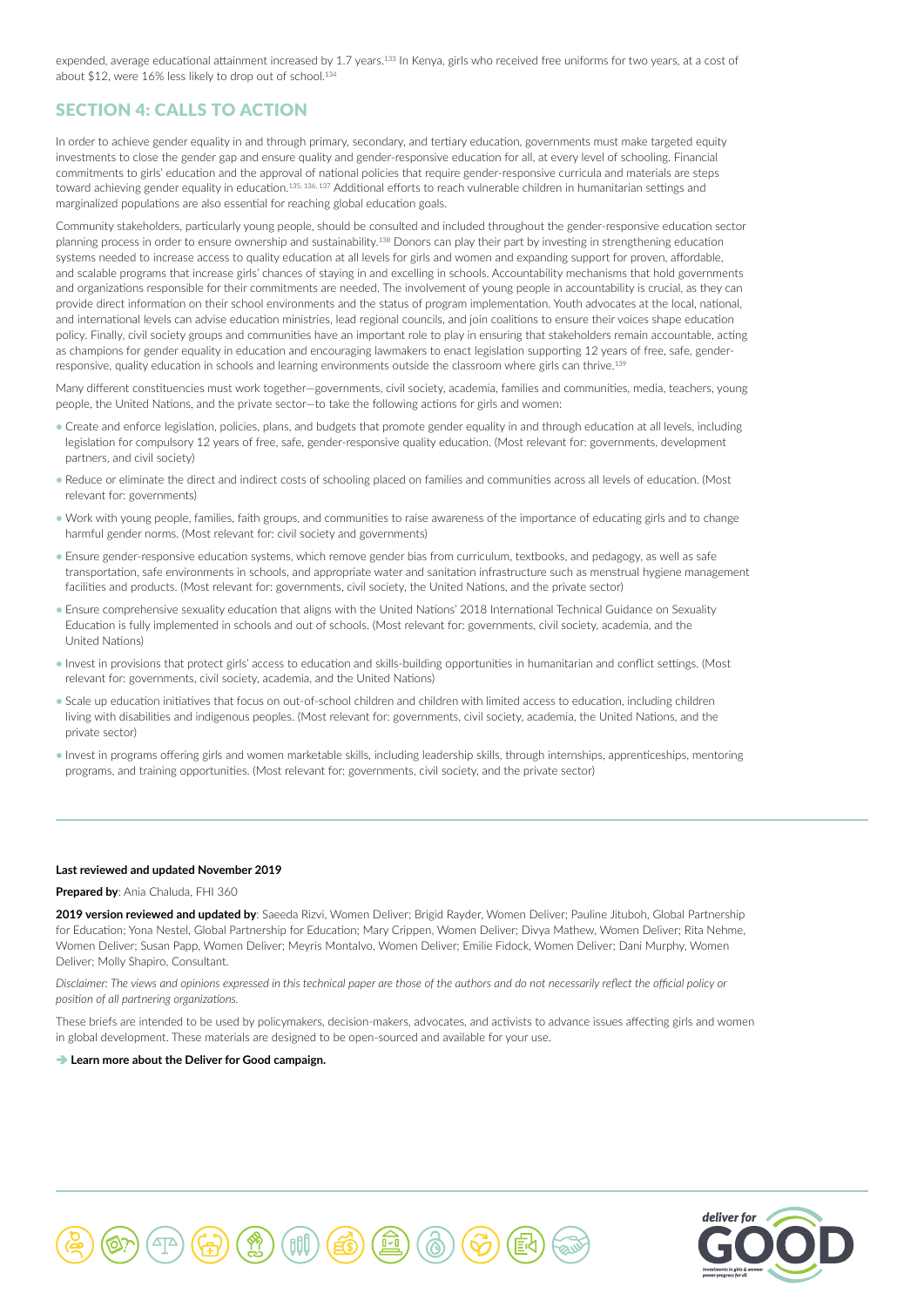## ENDNOTES

- 1 United Nations Educational, Scientific and Cultural Organization. "One in five children, adolescents, and youth is out of school." Fact Sheet No. 28. February 2018. http://uis.unesco.org/sites/default/files/documents/fs48-one-fivechildren-adolescents-youth-out-school-2018-en.pdf.
- 2 UNESCO defines gender parity as meeting a gender parity index (GPI) value between 0.97 and 1.03. "UNESCO eAtlas of Gender Inequality in Education." Access November 2019. https://www.tellmaps.com/uis/gender/#!/ tellmap/-1195952519.
- 3 United Nations Educational, Scientific and Cultural Organization. *Global Education Monitoring Report 2019: Gender Review: Building Bridges for Gender Equality*. Paris: UNESCO, 2019. https://unesdoc.unesco.org/ark:/48223/ pf0000368753/PDF/368753eng.pdf.multi.
- 4 World Bank Group. *The Little Data Book on Gender*. Washington, DC: International Bank for Reconstruction and Development/The World Bank, 2019. https://openknowledge.worldbank.org/bitstream/handle/10986/31689/ LDB-Gender-2019.pdf.
- 5 United Nations Educational, Scientific and Cultural Organization. *Global Education Monitoring Report 2019: Gender Review: Building Bridges for Gender Equality*. Paris: UNESCO, 2019. https://unesdoc.unesco.org/ark:/48223/ pf0000368753/PDF/368753eng.pdf.multi.
- 6 United Nations Educational, Scientific and Cultural Organization. *Global Education Monitoring Report 2019: Gender Review: Building Bridges for Gender Equality*. Paris: UNESCO, 2019. https://unesdoc.unesco.org/ark:/48223/ pf0000368753/PDF/368753eng.pdf.multi.
- 7 United Nations Educational, Scientific and Cultural Organization. *Global Education Monitoring Report 2019: Gender Review: Building Bridges for Gender Equality*. Paris: UNESCO, 2019. https://unesdoc.unesco.org/ark:/48223/ pf0000368753/PDF/368753eng.pdf.multi.
- 8 United Nations Educational, Scientific and Cultural Organization. *Global Education Monitoring Report 2019: Gender Review: Building Bridges for Gender Equality*. Paris: UNESCO, 2019. https://unesdoc.unesco.org/ark:/48223/ pf0000368753/PDF/368753eng.pdf.multi.
- 9 United Nations Educational, Scientific and Cultural Organization. *Global Education Monitoring Report 2019: Gender Review: Building Bridges for Gender Equality*. Paris: UNESCO, 2019. https://unesdoc.unesco.org/ark:/48223/ pf0000368753/PDF/368753eng.pdf.multi.
- 10 UNICEF. "Barriers to Girls' Education, Strategies and Interventions." UNICEF. N.d. Accessed November 2019. http://www.unicef.org/teachers/girls\_ed/ BarrierstoGE.pdf.
- 11 UNICEF. "Barriers to Girls' Education, Strategies and Interventions." UNICEF. N.d. Accessed November 2019. http://www.unicef.org/teachers/girls\_ed/ BarrierstoGE.pdf.
- 12 UNICEF. "Barriers to Girls' Education, Strategies and Interventions." UNICEF. N.d. Accessed November 2019. http://www.unicef.org/teachers/girls\_ed/ BarrierstoGE.pdf.
- 13 Human Rights Watch. *Leave No Girl Behind in Africa: Discrimination in Education against Pregnant Girls and Adolescent Mothers*. Human Rights Watch, 2018. https://www.hrw.org/report/2018/06/14/leave-no-girl-behind-africa/ discrimination-education-against-pregnant-girls-and.
- 14 Human Rights Watch. *Leave No Girl Behind in Africa: Discrimination in Education against Pregnant Girls and Adolescent Mothers*. Human Rights Watch, 2018. https://www.hrw.org/report/2018/06/14/leave-no-girl-behind-africa/ discrimination-education-against-pregnant-girls-and.
- 15 United Nations Educational, Scientific and Cultural Organization. *Global Education Monitoring Report 2016: Education for People and Planet: Creating Sustainable Futures for All*. Paris: UNESCO, 2016. http://unesdoc.unesco.org/ images/0024/002457/245752e.pdf.
- 16 United Nations Educational, Scientific and Cultural Organization. *Global Education Monitoring Report 2016: Gender Review: Creating Sustainable Futures for All*. Paris: UNESCO, 2016. https://unesdoc.unesco.org/ark:/48223/ pf0000246045.
- 17 United Nations High Commissioner for Refugees. *Left Behind: Refugee Education in Crisis*. Geneva: UNHCR, 2017. http://www.unhcr.org/59b696f44. pdf.
- 18 United Nations Educational, Scientific and Cultural Organization. *Global Education Monitoring Report Gender Review 2018: Meeting our commitments to gender equality in education*. Paris: UNESCO, 2018. http://www.ungei.org/ ources/files/GEM\_Report\_Gender\_Review\_2018.pdf
- 19 United Nations Educational, Scientific and Cultural Organization. *Global Education Monitoring Report Gender Review 2018: Meeting our commitments to gender equality in education*. Paris: UNESCO, 2018. http://www.ungei.org/ urces/files/GEM\_Report\_Gender\_Review\_2018.pdf
- 20 Sperling, Gene B. and Rebecca Winthrop. *What Works in Girls' Education: Evidence for the World's Best Investment*. Washington, DC: Brookings Institution Press, 2016. https://www.brookings.edu/wp-content/uploads/2016/07/ whatworksingirlseducation1.pdf.
- 21 Caton, Carolyn, Josh Chaffin, Mendy Marsh, and Sophie Read-Hamilton. *Empowered and Safe: Economic Strengthening for Girls in Emergencies*. Women's Refugee Commission, 2014. https://www.womensrefugeecommission.org/ images/zdocs/Econ-Strength-for-Girls-Empowered-and-Safe.pdf.
- 22 Manpower Group. *Solving the Talent Shortage: Build, Buy, Borrow and Bridge*. Manpower Group, 2018. https://go.manpowergroup.com/ hubfs/TalentShortage%202018%20(Global)%20Assets/PDFs/MG\_ TalentShortage2018\_lo%206\_25\_18\_FINAL.pdf?t=1533327371199.
- 23 The International Commission on Financing Global Education Opportunity. *The Learning Generation: Investing in Education for a Changing World*. The International Commission on Financing Global Education Opportunity, 2016. http://report.educationcommission.org/downloads/.
- 24 The World Bank Group. *Gender at Work: A Companion to the World Development Report on Jobs*. The World Bank Group, 2013. http:// documents.worldbank.org/curated/en/884131468332686103/ pdf/892730WP0Box3800report0Feb-02002014.pdf.
- 25 G7. *Charlevoix Declaration on Quality Education for Girls, Adolescent Girls and Women in Developing Countries*. Charlevoix: G7, 2018. https://www.mofa.go.jp/ files/000373840.pdf.
- 26 United Nations Educational, Scientific and Cultural Organization. *Global Education Monitoring Report 2016: Gender Review: Creating Sustainable Futures for All*. Paris: UNESCO, 2016. https://unesdoc.unesco.org/ark:/48223/ pf0000246045.
- 27 United Nations Girls' Education Initiative and the Global Partnership for Education. "Accelerating Secondary Education for Girls: Focusing on Access and Retention." Discussion Paper. New York: UNICEF, 2014. http://www.ungei. org/resources/files/2014-04-GPE-UNGEI-Accelerating-Secondary-Education-Girls.pdf.
- 28 UNESCO, UNAIDS, UNFPA, UNICEF, UN Women and WHO. *International Technical Guidance on Sexuality Education: An Evidence-informed Approach*. Geneva: UNESCO, 2018. https://www.unfpa.org/sites/default/files/pub-pdf/ ITGSE.pdf.
- 29 United Nations Girls' Education Initiative and the Global Partnership for Education. *Guidance for Developing Gender-Responsive Education Sector Plans*. Washington DC: GPE & UNGEI, 2017. Accessed November 2019. http://www. ungei.org/GPE\_Guidance\_for\_Gender-Responsive\_ESPs\_Final.pdf.
- 30 United Nations Girls' Education Initiative and the Global Partnership for Education. *Guidance for Developing Gender-Responsive Education Sector Plans*. Washington DC: GPE & UNGEI, 2017. Accessed November 2019. http://www. ungei.org/GPE\_Guidance\_for\_Gender-Responsive\_ESPs\_Final.pdf
- 31 UNICEF. "Barriers to Girls' Education, Strategies and Interventions." UNICEF. N.d. Accessed November 2019. http://www.unicef.org/teachers/girls\_ed/ BarrierstoGE.pdf.
- 32 Jessica Hagen-Zanker et. al. "The impact of cash transfers on women and girls: A summary of the evidence." ODI Briefing. March 2017. https://www.odi.org/ sites/odi.org.uk/files/resource-documents/11374.pdf.
- 33 The World Bank Group. "Girls' Education." Last modified September 25, 2017. https://www.worldbank.org/en/topic/girlseducation#1.
- 34 United Nations High Commissioner for Refugees. *Cash for education: A global review of UNHCR programs in refugee settings*. UNHCR, September 2017. https://www.unhcr.org/5a280f297.pdf.
- 35 Jensen, Robert. "Do Labor Market Opportunities Affect Young Women's Work and Family Decisions? Experimental Evidence from India." *The Quarterly Journal of Economics* 127, no. 2 (2012):753–792. https://doi.org/10.1093/qje/qjs002.
- 36 Global Partnership for Education and United Nations Girls' Education Initiative. *Guidance for Developing Gender-Responsive Education Sector Plans*. Washington, DC: GPE & UNGEI, 2017. http://www.ungei.org/index\_6388.html. http://www. .org/GPE\_Guidance\_for\_Gender-Responsive\_ESPs\_Final.pdf
- 37 Stotsky, Janet, Lisa Kolovich,, Suhaib Kebhaj. "IMF Working Paper. Sub-Saharan Africa: A Survey of Gender Budgeting Efforts." International Monetary Fund, 2016. https://www.imf.org/external/pubs/ft/wp/2016/wp16152.pdf.
- 38 The Republic of Uganda. *National Development Plan 2010/11 2014/15*. April 2010. https://www.adaptation-undp.org/resources/naps-least-developedcountries-ldcs/uganda%E2%80%99s-national-development-plan-201011- 201415-%E2%80%93.
- 39 Blimp, Moussa P., Gajigo, Ousman, and Todd Pugatch. *Financial Constraints and Girls' Secondary Education: Evidence from School Fee Elimination in The Gambia*. The World Bank Group Africa Region, 2016. http://documents.worldbank.org/ curated/en/131321481039247615/pdf/WPS7908.pdf.
- 40 UNICEF. "One in four children in conflict zones are out of school." January 12, 2016. https://www.unicef.org/media/media\_89782.html.
- 41 United Nations Educational, Scientific and Cultural Organization. "Humanitarian Aid for Education: Why It Matters and Why More is Needed." Policy Paper 21. June 2019. https://unesdoc.unesco.org/ark:/48223/ pf0000233557.
- 42 Sperling, Gene B. and Rebecca Winthrop. *What Works in Girls' Education: Evidence for the World's Best Investment*. Washington, DC: Brookings Institution Press, 2016. https://www.brookings.edu/wp-content/uploads/2016/07/ whatworksingirlseducation1.pdf.
- 43 Caton, Carolyn, Josh Chaffin, Mendy Marsh, and Sophie Read-Hamilton. *Empowered and Safe: Economic Strengthening for Girls in Emergencies*. Women's Refugee Commission, 2014. https://www.womensrefugeecommission.org/ images/zdocs/Econ-Strength-for-Girls-Empowered-and-Safe.pdf.



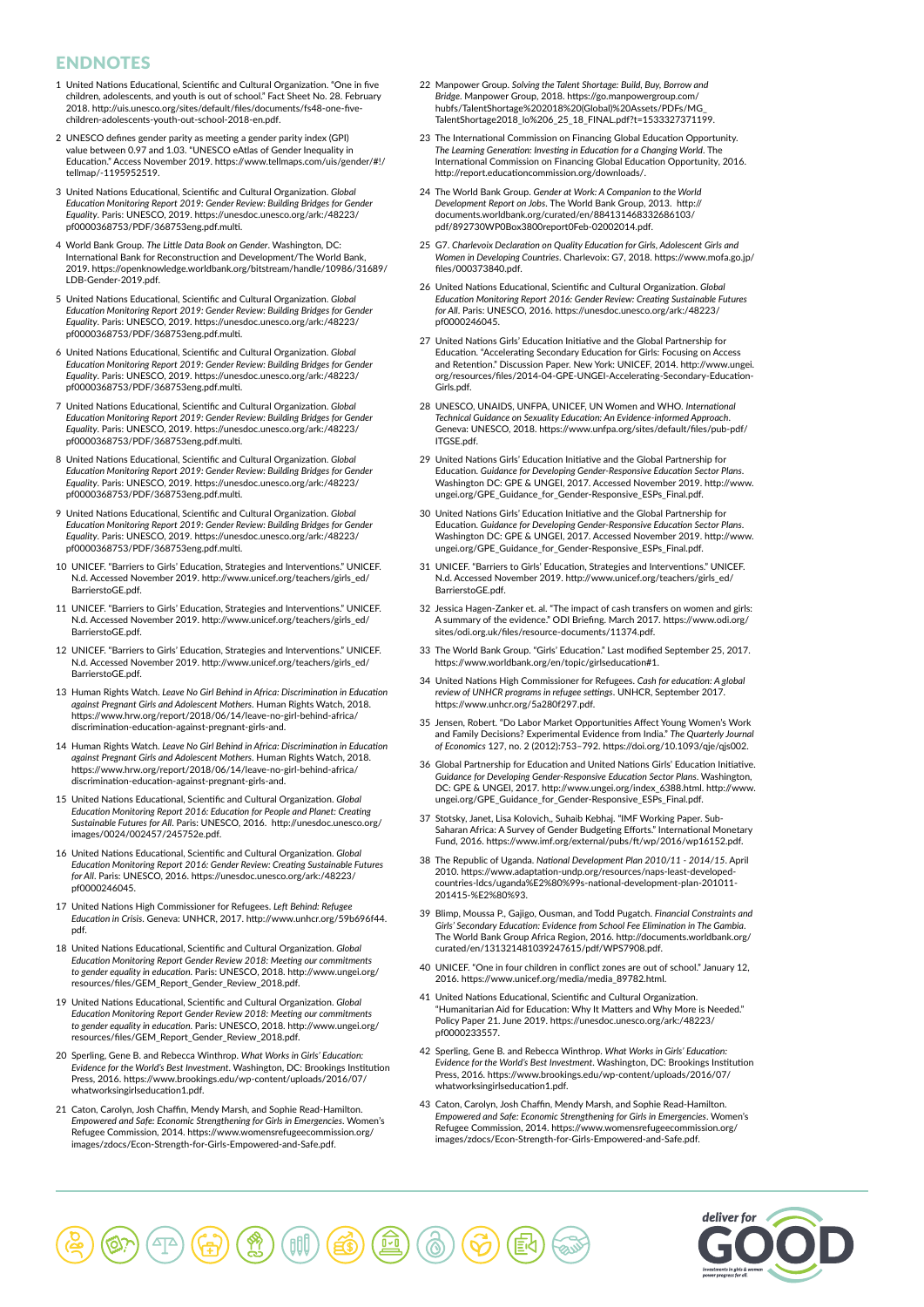- 44 Filippo Grandi. "Her Turn: It's time to make refugee girls' education a priority." UNHCR, N.d. Accessed November 2019. http://www.unhcr.org/herturn/.
- 45 Inter-agency Network for Education in Emergencies (INEE). *INEE Guidance Note on Gender*. New York: INEE, 2019. https://inee.org/system/files/ resources/INEE\_GN\_Gender\_2019.pdf.
- 46 United Nations Educational, Scientific and Cultural Organization. *Global Education Monitoring Report 2019: Gender Review: Building Bridges for Gender Equality*. Paris: UNESCO, 2019. https://unesdoc.unesco.org/ark:/48223/ pf0000368753/PDF/368753eng.pdf.multi.
- 47 G7. *Make Gender Inequality History: Recommendations from the Gender Equality Advisory Council for Canada's G7 Presidency*. G7: Charlevoix, 2018. http://www. g7.utoronto.ca/summit/2018charlevoix/Recommendations-by-the-Gender-Equality-Advisory-Council.pdf.
- 48 Myers, Juliette and Helen Pinnock. *Guide to the Accelerated Education Principles*. UNHCR, 2017. https://www.unhcr.org/uk/publications/education/59ce4fc77/ accelerated-education-guide-principles.html.
- 49 Global Coalition to Protect Education from Attack. "Safe Schools Declaration Endorsements." Last modified November 19, 2019. http://protectingeducation. org/guidelines/support.
- 50 Global Coalition to Protect Education from Attack. *The Safe Schools Declaration: A Framework for Action*. Global Coalition to Protect Education from Attack, 2017. http://www.protectingeducation.org/sites/default/files/documents/a\_ framework for action.pdf
- 51 Open Learning Exchange, Inc. "TIGER Girls Educating Syrian Refugee Girls." Open Learning Exchange, n.d. Accessed November 2019. https://www. globalgiving.org/projects/tiger-girls/#menu.
- 52 Rowe, Richard R. "#EducateGirls in Zaatari; updates from the Challenge winner." Open Learning Exchange, January 7, 2016. http://www.unhcr.org/ innovation/educategirls-in-zaatari-updates-from-the-challenge-winner/.
- 53 UNESCO and Education 2030. *A lifeline to learning: Leveraging technology to support education for refugees*. Paris: UNESCO, 2018. https://reliefweb.int/ sites/reliefweb.int/files/resources/261278e.pdf.
- 54 Global Partnership for Education Secretariat. "Afghanistan: community schools boosts girls' enrollment." GPE, March 27, 2019. https://www.globalpartnership. org/blog/afghanistan-community-schools-boost-girls-enrollment.
- 55 United Nations Statistics Division. *The Sustainable Development Goals Report 2019*. New York: UN Statistics Division, 2019. https://unstats.un.org/sdgs/ report/2019/goal-04/.
- 56 Sperling, Gene B. and Rebecca Winthrop. *What Works in Girls' Education: Evidence for the World's Best Investment*. Washington, DC: Brookings Institution Press, 2016. https://www.brookings.edu/wp-content/uploads/2016/07/ whatworksingirlseducation1.pdf.
- 57 Osorio Vázquez, María Cristina. *Understanding Girls' Education in Indigenous Maya Communities in the Yucatan Peninsula: Implications for Policy and Practice*. Washington, DC: Brookings Institution Center for Universal Education, 2017. https://www.brookings.edu/wp-content/uploads/2017/11/maria-cristina\_ final\_20171101\_web.pdf.
- 58 Plan International. *Because I am a Girl: The State of the World's Girls 2015. The Unfinished Business of Girls' Rights*. Plan International, 2015. https://www. planusa.org/docs/state-worlds-girls-2015.pdf.
- 59 Mizunoya, Suguru, Mitra, Sophie, and Izumi Yamasaki. *Towards Inclusive Education: The impact of disability on school attendance in developing countries*. UNICEF Office of Research, May 2016. https://www.unicef-irc.org/ publications/pdf/IWP3%20-%20Towards%20Inclusive%20Education.pdf.
- 60 Abu Al-Ghaib, Ola, et al. *Still Left behind: Pathways to Inclusive Education for Girls with Disabilities*. London: United Nations Girls' Education Initiative and Leonard Cheshire Disability, 2017. http://www.ungei.org/Still\_Left\_Behind\_Full\_Report. **PDF**
- 61 Abu Al-Ghaib, Ola, et al. *Still Left behind: Pathways to Inclusive Education for Girls with Disabilities*. London: United Nations Girls' Education Initiative and Leonard Cheshire Disability, 2017. http://www.ungei.org/Still\_Left\_Behind\_Full\_Report. PDF.
- 62 Abu Al-Ghaib, Ola, et al. *Still Left behind: Pathways to Inclusive Education for Girls with Disabilities*. London: United Nations Girls' Education Initiative and Leonard Cheshire Disability, 2017. http://www.ungei.org/Still\_Left\_Behind\_Full\_Report. PDF.
- 63 United Nations. *Convention on the Rights of Persons with Disabilities*. United Nations Department of Public Information, updated 2006. Accessed November 2019. https://www.un.org/development/desa/disabilities/ convention-on-the-rights-of-persons-with-disabilities/article-24-education. html.
- 64 United Nations. "Declaration on the Rights of Indigenous Peoples." United Nations Department of Public Information, updated 2008. Accessed November 2019. https://www.un.org/development/desa/indigenouspeoples/ declaration-on-the-rights-of-indigenous-peoples.html.
- 65 UNICEF. "Disabilities in Programmes Education." UNICEF, last modified July 11, 2012. Accessed November 2019. http://www.unicef.org/disabilities/ index\_65316.html.
- 66 United Nations. "Declaration on the Rights of Indigenous Peoples." United Nations Department of Public Information, updated 2008. Accessed November 2019. https://www.un.org/development/desa/indigenouspe declaration-on-the-rights-of-indigenous-peoples.html.
- 67 Global Partnership for Education. "Pakistan: Using technology to bring education to the most remote areas." GPE, April 4, 2019. https://www. globalpartnership.org/blog/pakistan-using-technology-bring-education-mostremote-areas.
- 68 Paola Broll. *Pedaling Toward the Future: Increasing and Maintaining the School Attendance of Adolescent Girls in Indigenous Communities of Rural Guatemala*. Population Council, 2018. https://www.popcouncil.org/uploads/ pdfs/2018PGY\_AbriendoSchoolBicycle.pdf.
- 69 UNICEF Eastern and Southern Africa. "Sanitation and Hygiene." UNICEF, n.d. Accessed November 2019. https://www.unicef.org/esa/sanitation-andhygiene.
- 70 United Nations Educational, Scientific and Cultural Organization. *Global Education Monitoring Report 2017/2018: Accountability in Education: Meeting our Commitments*. Paris: UNESCO, 2017. http://unesdoc.unesco.org/ images/0025/002593/259338e.pdf.
- 71 Freeman, Matthew C. et al. "The impact of a school-based water supply and treatment, hygiene, and sanitation programme on pupil diarrhea: a cluster-randomized trial." *Epidemiology and Infection* 142, no. 2 (2013): 340–351. https://doi.org/10.1017/S0950268813001118.
- 72 Talaat, Maha, et al. "Effects of Hand Hygiene Campaigns on Incidence of Laboratory-Confirmed Influenza and Absenteeism in Schoolchildren, Cairo, Egypt." *Emerging Infectious Diseases* 17, no. 4 (2011): 619–625. http://www. ncbi.nlm.nih.gov/pmc/articles/PMC3377412/.
- 73 United Nations Educational, Scientific and Cultural Organization. *Good Policy and Practice in Health Education Booklet 9: Puberty Education & Menstrual Hygiene Management*. 2014. https://unesdoc.unesco.org/ark:/48223/ pf0000226792.
- 74 House, Sarah, et al. "Menstrual Hygiene Matters: A Resource for Improving Menstrual Hygiene around the World." WaterAid: UK Aid: Department for International Development, 2012. Accessed November 2019. http://www. wateraid.org/what-we-do/our-approach/research-and-publications/view-publication?id=02309d73-8e41-4d04-b2ef-6641f6616a4f.
- 75 House, Sarah, et al. "Menstrual Hygiene Matters: A Resource for Improving Menstrual Hygiene around the World." WaterAid: UK Aid: Department for International Development, 2012. http://www.wateraid.org/what-we-do/ourapproach/research-and-publications/view-publication?id=02309d73-8e41- 4d04-b2ef-6641f6616a4f.
- 76 Plan International. "Addressing Menstrual Hygiene Management to Keep Girls In School." Plan International, March 16, 2018. Accessed November 2019. https://www.planusa.org/addressing-menstrual-hygiene-management-tokeep-girls-in-school.
- 77 Plan International. "A Case Study: Toilets in Bolivian Schools." Plan International, June 6, 2018. Accessed November 2019. https://www.planusa. org/a-case-study-toilets-in-bolivian-schools.
- 78 Plan International. "Addressing Menstrual Hygiene Management to Keep Girls In School." Plan International, 16 March 2018. Accessed November 2019. https://www.planusa.org/addressing-menstrual-hygiene-management-tokeep-girls-in-school.
- 79 Plan International. "A Case Study: Toilets in Bolivian Schools." Plan International, June 6, 2018. https://www.planusa.org/a-case-study-toilets-inbolivian-schools.
- 80 United Nations Educational, Scientific and Cultural Organization. *Global*  **Education Monitoring Report 2019: Gender Report: Building Bridges for Gender** *Equality*. Paris: UNESCO, 2019. https://unesdoc.unesco.org/ark:/48223/ pf0000368753.
- 81 Collins, Cory. "TT's NEW LGBTQ Best Practices Guide." *Teaching Tolerance*, 2018. www.tolerance.org/magazine/fall-2018/tts-new-lgbtq-best-practicesguide.
- 82 El-Bushra, Judy and Emilie Rees Smith. "Gender, Education and Peacebuilding: A review of selected Learning for Peace case studies." UNICEF, June 2016. www.ungei.org/PeaceBuildingCaseStudies-WEBFILE.pdf.
- 83 Sperling, Gene B. and Rebecca Winthrop. *What Works in Girls' Education: Evidence for the World's Best Investment*. Washington, DC: Brookings Institution Press, 2016. https://www.brookings.edu/wp-content/uploads/2016/07/ whatworksingirlseducation1.pdf.
- 84 United Nations Educational, Scientific and Cultural Organization. *Global Education Monitoring Report 2019: Gender Report: Building Bridges for Gender Equality*. Paris: UNESCO, 2019. https://unesdoc.unesco.org/ark:/48223/ pf0000368753.
- 85 United Nations Educational, Scientific and Cultural Organization. *Global Education Monitoring Report 2019: Gender Report: Building Bridges for Gender Equality*. Paris: UNESCO, 2019. https://unesdoc.unesco.org/ark:/48223/ pf0000368753.
- 86 Duplessis, Deanna et al. *Engendering Transformational Change: Save the Children Gender Equality Program Guidance & Toolkit*. Save the Children, 2014. https:// resourcecentre.savethechildren.net/node/8503/pdf/gender\_equality\_ program\_toolkit\_2014.pdf.

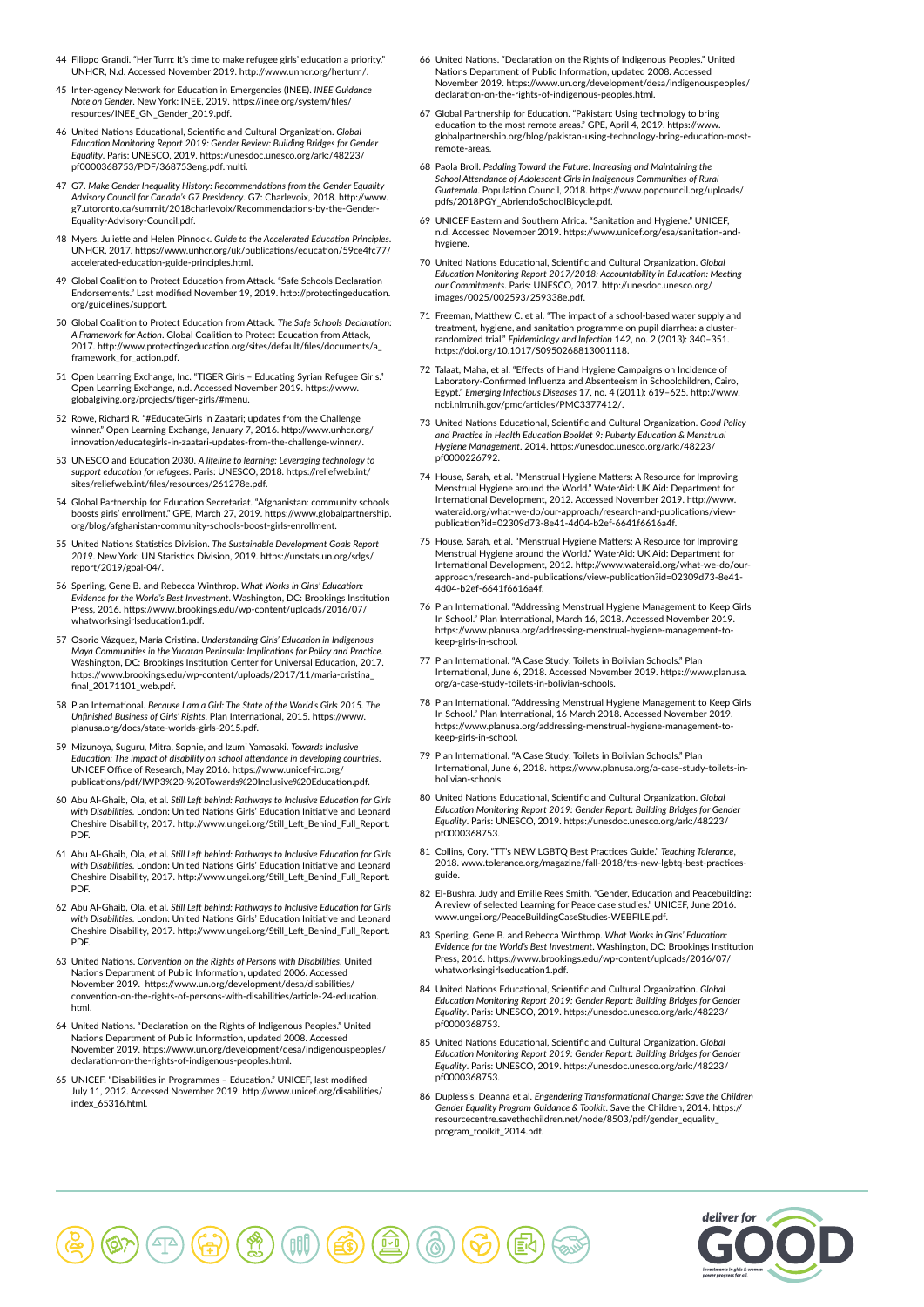- 87 United Nations Educational, Scientific and Cultural Organization. *Global Education Monitoring Report 2018: Gender Review: Meeting Our Commitments to Gender Equality in Education*. Paris: UNESCO, 2018. http://www.ungei.org/ resources/files/GEM\_Report\_Gender\_Review\_2018.pdf.
- 88 United Nations Educational, Scientific and Cultural Organization. *Global Education Monitoring Report 2018: Gender Review: Meeting Our Commitments to Gender Equality in Education*. Paris: UNESCO, 2018. http://www.ungei.org/ ources/files/GEM\_Report\_Gender\_Review\_2018.pdf.
- 89 Lakshmi Puri. "Sport Has Huge Potential to Empower Women and Girls'." *UN Women*, February 16, 2016. www.unwomen.org/en/news/stories/2016/2/ lakshmi-puri-speech-at-value-of-hosting-mega-sport-event.
- 90 Mlambo-Ngcuka, Phumzile. "Op-Ed: Empowering Women through Sport." *UN Women*, April 2, 2019. www.unwomen.org/en/news/stories/2019/4/op-eded-phumzile-empowering-women-through-sport.
- 91 Halais, Flavie. "5 Lessons Learned about Empowering Girls through Sports." *Devex*, July 16, 2015. www.devex.com/news/5-lessons-learned-aboutempowering-girls-through-sports-86549.
- 92 G7. *Make Gender Inequality History: Recommendations from the Gender Equality Advisory Council for Canada's G7 Presidency*. Charlevoix, 2018. http://www. g7.utoronto.ca/summit/2018charlevoix/Recommendations-by-the-Gender-Equality-Advisory-Council.pdf.
- 93 United Nations Educational, Scientific and Cultural Organization and UN Women. *Global Guidance on Addressing School-related Gender-Based Violence*. UNESCO & UN Women, 2016. https://unesdoc.unesco.org/ark:/48223/ pf0000246651.
- United Nations. "Sport and Gender: Empowering Girls and Women." Accessed November 2019. http://www.ipcp.eu/index.php?file=kop32.php.
- 95 Parkes, Jenny, et al. *A Rigorous Review of Global Research Evidence on Policy and Practice on School-Related Gender-Based Violence*. New York: UNICEF, 2016. http://www.ungei.org/srgbv/files/SRGBV\_review\_FINAL\_V1\_web\_version\_2. pdf.
- 96 United Nations Educational, Scientific and Cultural Organization. *School-Related Gender-Based Violence is Preventing the Achievement of Quality Education for All: Policy Paper 17*. UNESCO, March 2015. http://www.ungei. org/resources/files/232107E.pdf.
- 97 Wanjama, Leah Njambi and Felicita Wanjiru Njuguna. *Case Study: Documentation of Gender Responsive Pedagogy as a Best Practice by the Forum for African Women Educationalists (FAWE)*. UNGEI, July 26, 2016. https:// www.researchgate.net/publication/305650739\_Documentation\_of\_Gender Responsive\_Pedagogy\_as\_a\_Best\_Practice\_by\_the\_Forum\_for\_African\_ Women\_Educationalists\_FAWE.
- 98 Madalo Samati. *At the Interface of Policy and Cultural Change: Engaging*  **Communities in Support of Girls' Education in Malawi. Center for Unive** Education, 2016. https://www.brookings.edu/wp-content/uploads/2016/07/ samati\_girls\_education.pdf.
- 99 Madalo Samati. *At the Interface of Policy and Cultural Change: Engaging Communities in Support of Girls' Education in Malawi*. Center for Universal Education, 2016. https://www.brookings.edu/wp-content/uploads/2016/07/ samati\_girls\_education.pdf.
- 100 Madalo Samati. *At the Interface of Policy and Cultural Change: Engaging Communities in Support of Girls' Education in Malawi*. Center for Universal Education, 2016. https://www.brookings.edu/wp-content/uploads/2016/07/ samati\_girls\_education.pdf.
- 101 Madalo Samati. *At the Interface of Policy and Cultural Change: Engaging Communities in Support of Girls' Education in Malawi*. Center for Universal Education, 2016. https://www.brookings.edu/wp-content/uploads/2016/07/ samati\_girls\_education.pdf
- 102 United Nations Educational, Scientific and Cultural Organization. *Global Education Monitoring Report 2019: Gender Report: Building Bridges for Gender Equality*. Paris: UNESCO, 2019. https://unesdoc.unesco.org/ark:/48223/ pf0000368753.
- 103 Madalo Samati. *At the Interface of Policy and Cultural Change: Engaging Communities in Support of Girls' Education in Malawi*. Center for Universal Education, 2016. https://www.brookings.edu/wp-content/uploads/2016/07/ samati\_girls\_education.pdf.
- 104 Education for All Global Monitoring Report. *Girls' education the facts*. UNESCO, October 2013. http://en.unesco.org/gem-report/sites/gem-report/ files/girls-factsheet-en.pdf.
- 105 Madalo Samati. *At the Interface of Policy and Cultural Change: Engaging Communities in Support of Girls' Education in Malawi*. Center for Universal Education, 2016. https://www.brookings.edu/wp-content/uploads/2016/07/ samati\_girls\_education.pdf.
- 106 United Nations Educational, Scientific and Cultural Organization. *Global Education Monitoring Report Gender Review 2018: Meeting our commitments to gender equality in education*. Paris: UNESCO, 2018. http://www.ungei.org/ resources/files/GEM\_Report\_Gender\_Review\_2018.pdf.
- 107 United Nations Educational, Scientific and Cultural Organization. *Global Education Monitoring Report Gender Review 2018: Meeting our commitments to gender equality in education*. Paris: UNESCO, 2018. http://www.ungei.org/ resources/files/GEM\_Report\_Gender\_Review\_2018.pdf.
- 108 United Nations Educational, Scientific and Cultural Organization. *Global Education Monitoring Report Gender Review 2018: Meeting our commitments to gender equality in education*. Paris: UNESCO, 2018. http://www.ungei.org/ resources/files/GEM\_Report\_Gender\_Review\_2018.pdf.
- 109 G7. *Make Gender Inequality History: Recommendations from the Gender Equality Advisory Council for Canada's G7 Presidency*. Charlevoix, 2018. http://www. g7.utoronto.ca/summit/2018charlevoix/Recommendations-by-the-Gender-Equality-Advisory-Council.pdf.
- 110 UNESCO, UNAIDS, UNFPA, UNICEF, UN Women and WHO. *International Technical Guidance on Sexuality Education: An Evidence-informed Approach*. UNESCO, 2018. https://www.unfpa.org/sites/default/files/pub-pdf/ITGSE. pdf.
- 111 UNESCO, UNAIDS, UNFPA, UNICEF, UN Women and WHO. *International Technical Guidance on Sexuality Education: An Evidence-informed Approach*. UNESCO, 2018. https://www.unfpa.org/sites/default/files/pub-pdf/ITGSE. pdf.
- 112 UNESCO, UNAIDS, UNFPA, UNICEF, UN Women and WHO. *International Technical Guidance on Sexuality Education: An Evidence-informed Approach*. UNESCO, 2018. https://www.unfpa.org/sites/default/files/pub-pdf/ITGSE. pdf.
- 113 UNESCO, UNAIDS, UNFPA, UNICEF, UN Women and WHO. *International Technical Guidance on Sexuality Education: An Evidence-informed Approach*. UNESCO, 2018. https://www.unfpa.org/sites/default/files/pub-pdf/ITGSE. pdf.
- 114 United Nations Educational, Scientific and Cultural Organization. *Global Education Monitoring Report Gender Review 2018: Meeting our commitments to gender equality in education*. Paris: UNESCO, 2018. http://www.ungei.org/ resources/files/GEM\_Report\_Gender\_Review\_2018.pdf.
- 115 United Nations Educational, Scientific and Cultural Organization. *Global Education Monitoring Report Gender Review 2018: Meeting our commitments to gender equality in education*. Paris: UNESCO, 2018. http://www.ungei.org/ resources/files/GEM\_Report\_Gender\_Review\_2018.pdf.
- 116 UNESCO, UNAIDS, UNFPA, UNICEF, UN Women and WHO. *International Technical Guidance on Sexuality Education: An Evidence-informed Approach*. UNESCO, 2018. https://www.unfpa.org/sites/default/files/pub-pdf/ITGSE. pdf.
- 117 G7. *Make Gender Inequality History: Recommendations from the Gender Equality Advisory Council for Canada's G7 Presidency*. Charlevoix, 2018. http://www. g7.utoronto.ca/summit/2018charlevoix/Recommendations-by-the-Gender-Equality-Advisory-Council.pdf.
- 118 UNESCO, UNAIDS, UNFPA, UNICEF, UN Women and WHO. *International Technical Guidance on Sexuality Education: An Evidence-informed Approach*. UNESCO, 2018. https://www.unfpa.org/sites/default/files/pub-pdf/ITGSE. pdf.
- 119 Save the Children. *Keep It Real: Youth-centered Sexuality Education Teacher Training Guide*. Save the Children International Uganda Country Office, 2014. https://resourcecentre.savethechildren.net/library/keep-it-real-youthcentered-sexuality-education-teacher-training-guide.
- 120 Save the Children. *Sexuality Education*. Save the Children, November 2014. https://www.savethechildren.org/content/dam/global/reports/health-andnutrition/sexuality-education-2014.PDF.
- 121 Save the Children. *Save the Children & Very Young Adolescent Sexual and Reproductive Health: An Overview: Save the Children's Vision*. Save the Children, 2015. https://www.savethechildren.org/content/dam/global/reports/healthand-nutrition/Young-Adolescent-Sexual-Reproductive-Health-2015.PDF.
- 122 Sperling, Gene B. and Rebecca Winthrop. *What Works in Girls' Education: Evidence for the World's Best Investment*. Brookings Institution Press, 2016. https://www.brookings.edu/wp-content/uploads/2016/07/ whatworksingirlseducation1.pdf.
- 123 UNGEI and Global Partnership for Education. *Discussion Paper: Accelerating Secondary Education for Girls: Focusing on Access and Retention*. UNICEF, 2014. http://www.ungei.org/resources/files/2014-04-GPE-UNGEI-Acceleratingondary-Education-Girls.pdf.
- 124 Quentin Wodon, C. Montenegro, H. Nguyen, and A. Onagoruwa. *Missed Opportunities: The High Cost of Not Educating Girls*. World Bank, 2018. https://openknowledge.worldbank.org/bitstream/handle/10986/29956/ HighCostOfNotEducatingGirls.pdf.
- 125 Quentin Wodon, C. Montenegro, H. Nguyen, and A. Onagoruwa. *Missed Opportunities: The High Cost of Not Educating Girls*. World Bank, 2018. https://openknowledge.worldbank.org/bitstream/handle/10986/29956/ HighCostOfNotEducatingGirls.pdf.
- 126 Quentin Wodon and Benedict de la Brière. *Unrealized Potential: The High Cost of Gender Inequality in Earnings*. The Cost of Gender Inequality Notes Series Quentin Wodon and Benedict De La Brierere, 2018. http://www.worldbank. org/en/topic/gender/publication/unrealized-potential-the-high-cost-ofgender-inequality-in-earnings.
- 127 Quentin Wodon, C. Montenegro, H. Nguyen, and A. Onagoruwa. *Missed Opportunities: The High Cost of Not Educating Girls*. World Bank, 2018. https://openknowledge.worldbank.org/bitstream/handle/10986/29956/ HighCostOfNotEducatingGirls.pdf.